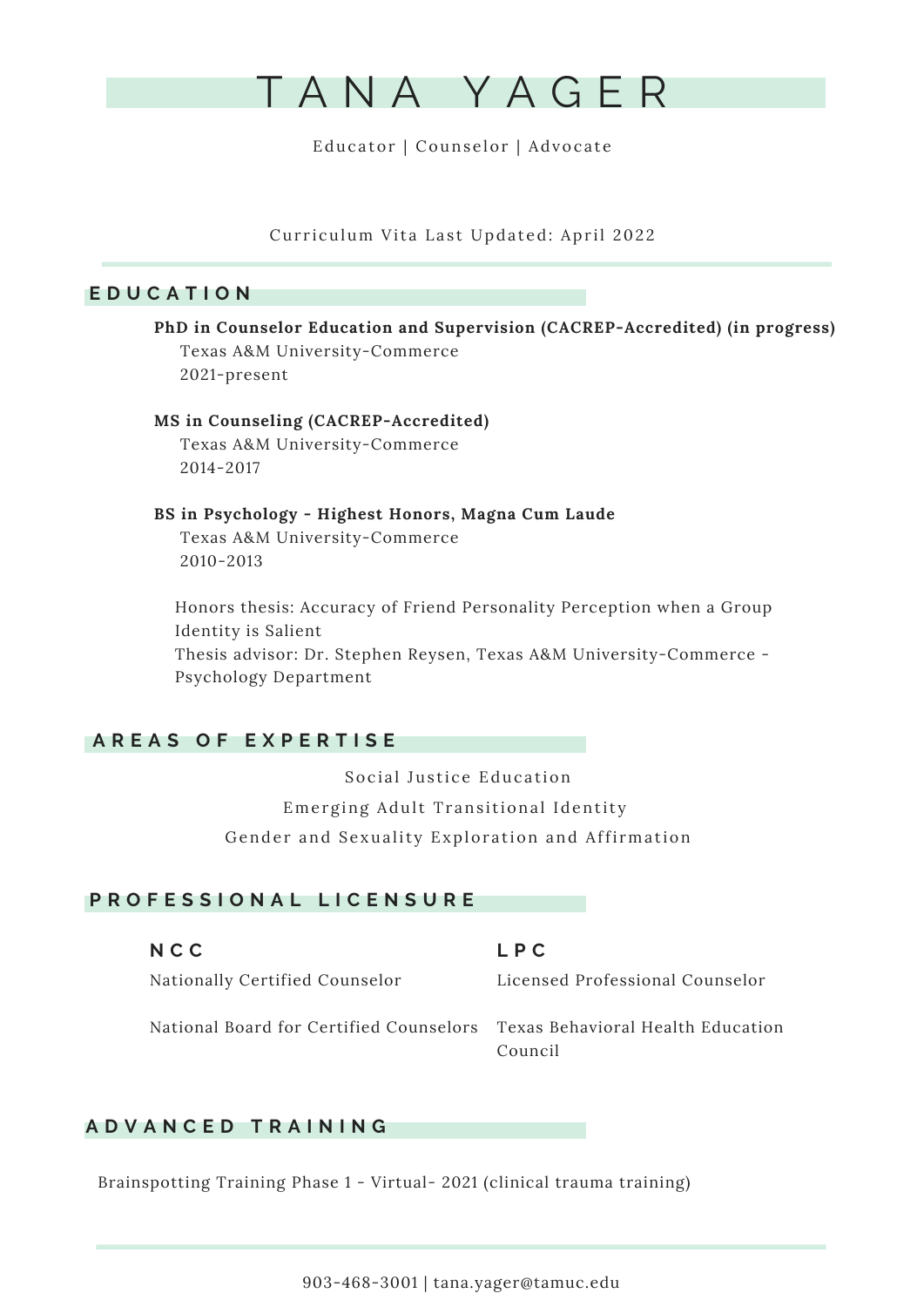

# **A C A D E M I C A P P O I N T M E N T**

**Graduate Teaching Assistant - Honors Program** Texas A&M University-Commerce 2021-present Teacher of Record

> **Undergraduate level courses taught** *Traditiona*l: HC 200 - First Year Experience *Traditional*: HC 497 - Social Justice, Intersectionality, and Advocacy \*Developed syllabus and designed curriculum for the course

*Hybrid guest lecture*: RSP 201 - Leadership Topic: Intersectionality, Privilege, and Oppression

# **A C A D E M I C S C H O L A R S H I P S**

Ruth Ann White Endo wment  $2022 - 2023$ 

TPEG Grant Resident -Graduate Scholarship  $2021 - 2022$ 

Distinguished Alumni Scholarship  $2021 - 2022$ 

Pride Scholarship  $2015 - 2017$ 

Barbara Fisher Memorial  $2016 - 2017$ 

Graduate Fellowship  $2015 - 2016$ 

## **G R A N T F U N D I N G**

Society for Personality and Social Psychology - 2012 - Diversity Fund Undergraduate Research Grant

McNair Program - 2012 - Social Psychology Research and Travel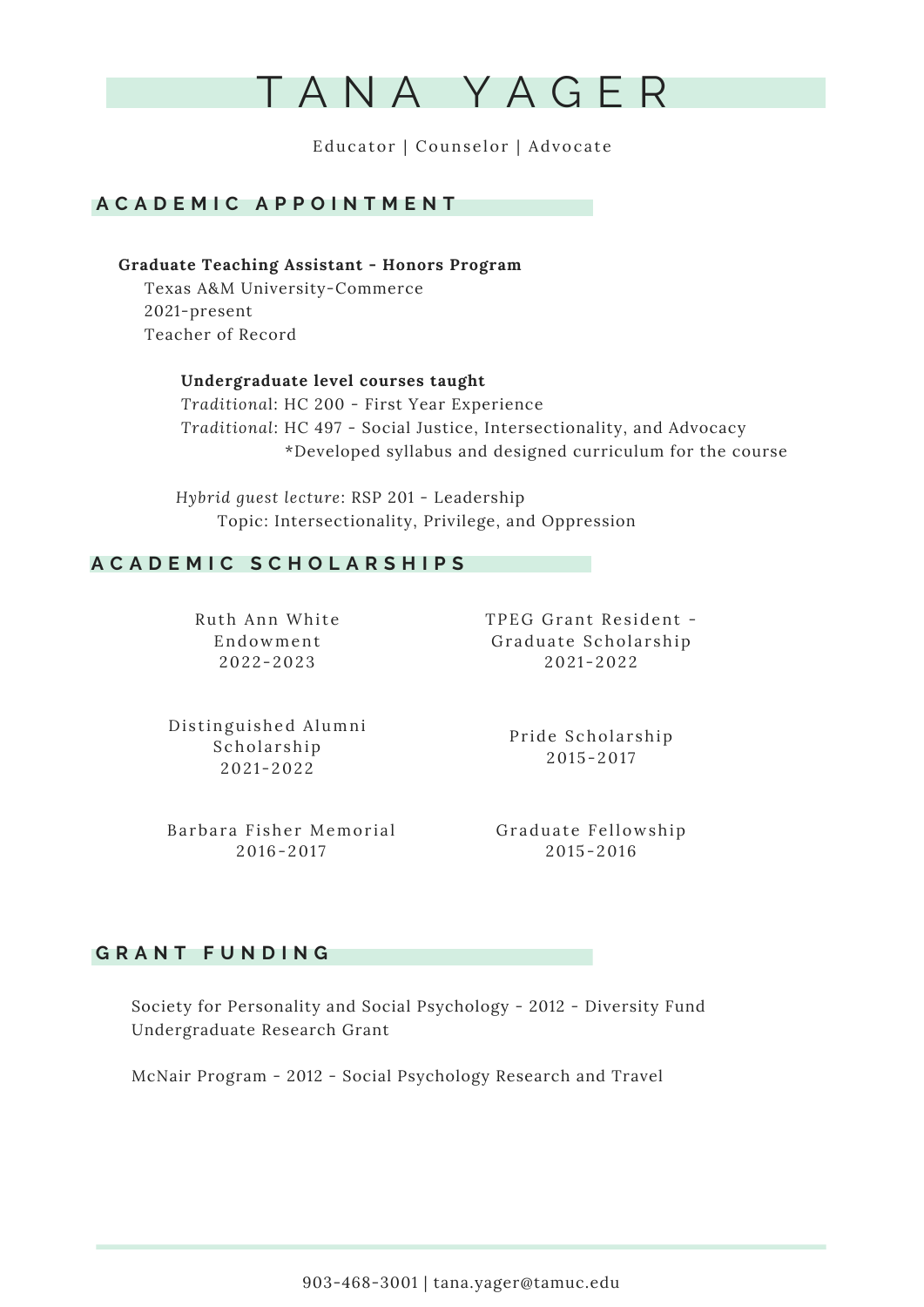

# **P U B L I C A T I O N S**

## **Peer Reviewed Journal**

Reysen, S., Hall, T., & Puryear, C. (2014). Friends' accuracy and bias in rating group identification. Current Psychology, 33(4), 644–654. https://doi.org/10.1007/s12144-014-9234-5

## **Mental Health Magazine**

Yager, T. (2017) 7 Forms of self-care that save me from life. *SOS Magazine.*

# **R E C E N T P R E S E N T A T I O N S**

- **Advocating for LGBTQ+ Mental Health Needs in Texas Feb**
- Intercultural Engagement and Leadership Conference **2022**
- **It's not you, it's me. Handling values based conflict in counseling. Feb**
- Texas Association for Counselor Education and Supervision **2022**

# **P R O F E S S I O N A L D E V E L O P M E N T**

OCD Southern California 6th Annual Conference - Virtual - April 2022 Texas Association for Counselor Education and Supervision (TACES) Conference - Arlington, TX - 2022 (presented) Social Justice Conference - Commerce, TX - 2022 (presented) Texas Counseling Association - Galveston, TX - 2021 Brainspotting Training Phase 1 - Virtual- 2021 (clinical trauma training) American Counseling Association (ACA) Conference Attendance - New Orleans, LA - 2019 American Counseling Association (ACA) Conference Attendance - Atlanta, GA - 2018 American Counseling Association (ACA) Conference Attendance - San Francisco, CA - 2017 Pathways Symposium Presentation 2013 (presented) Pathways Symposium Presentation 2012 (presented) Pathways Symposium Presentation 2011 (presented) Society for Personality and Social Psychology Conference Presentation - San Diego, CA - 2012 (presented)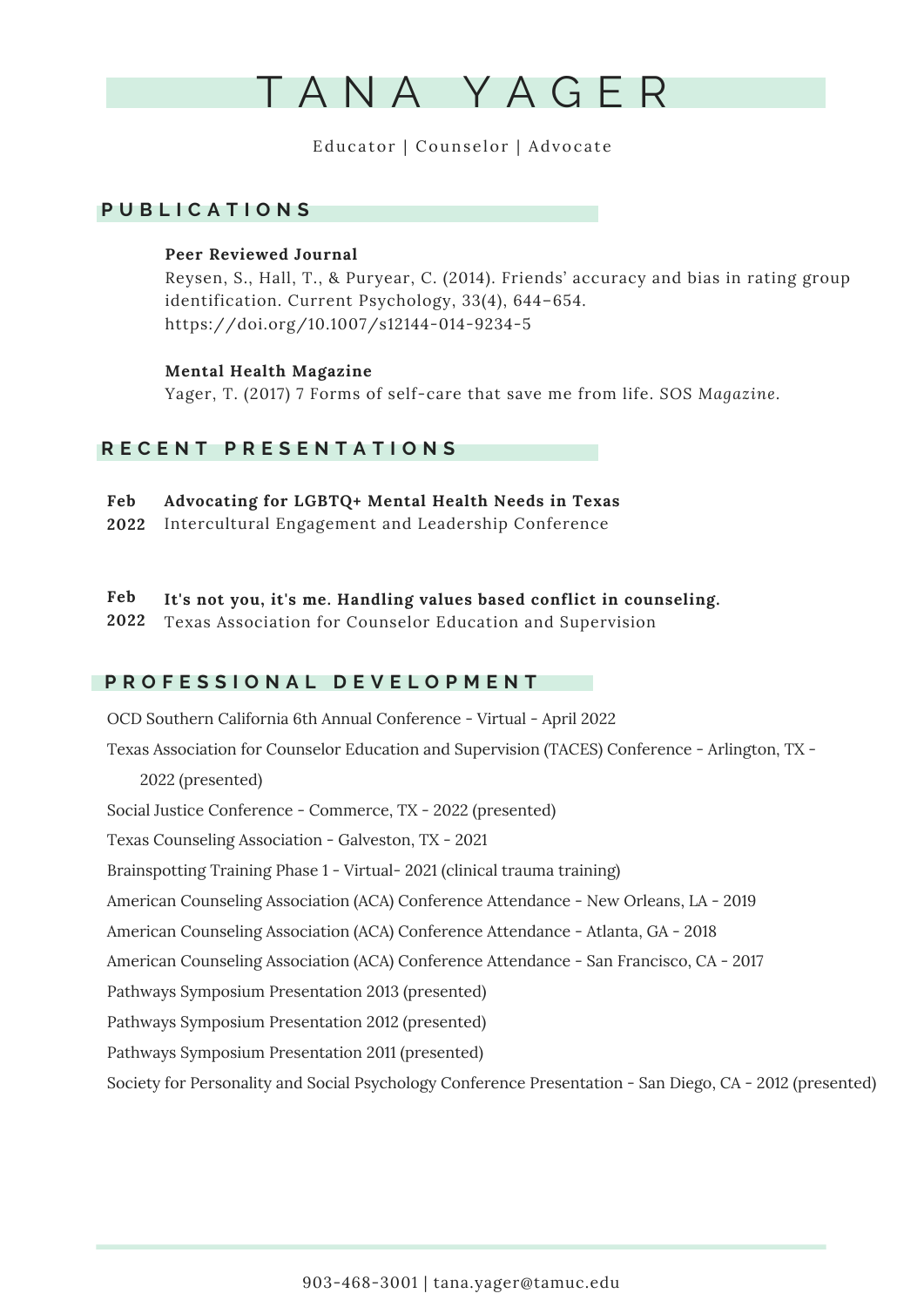# T A N A Y A G E R

Educator | Counselor | Advocate

# **P R O F E S S I O N A L O R G A N I Z A T I O N S**

Texas Counseling Association (TCA) Texas Society for Sexual, Affectional, Intersex and Gender Expansive Communities (TxSAIGE) Texas Counselors for Social Justice (TxCSJ) Texas Association for Counselor Education and Supervision (TACES) American Counseling Association (ACA) **L E A D E R S H I P A N D H O N O R S**

TxSAIGE - Emerging Leader effective 2022

TAMU-C Social Justice Change Maker 2022

# **S T U D E N T R E S E A R C H P R O J E C T S**

Martha Hill | Honors Thesis | Committee Member

Research topic: Analyzing music videos for trends of religious trauma within the LGBTQ+ community

# **S U P E R V I S I O N E X P E R I E N C E**

In collaboration with their faculty and department support, I provide individual and group supervision to those that require it at my group practice:

In addition to my current supervision experience, I briefly provided supervision to interns at Glen Oaks as well via their direct experience and overseeing their requirements were met.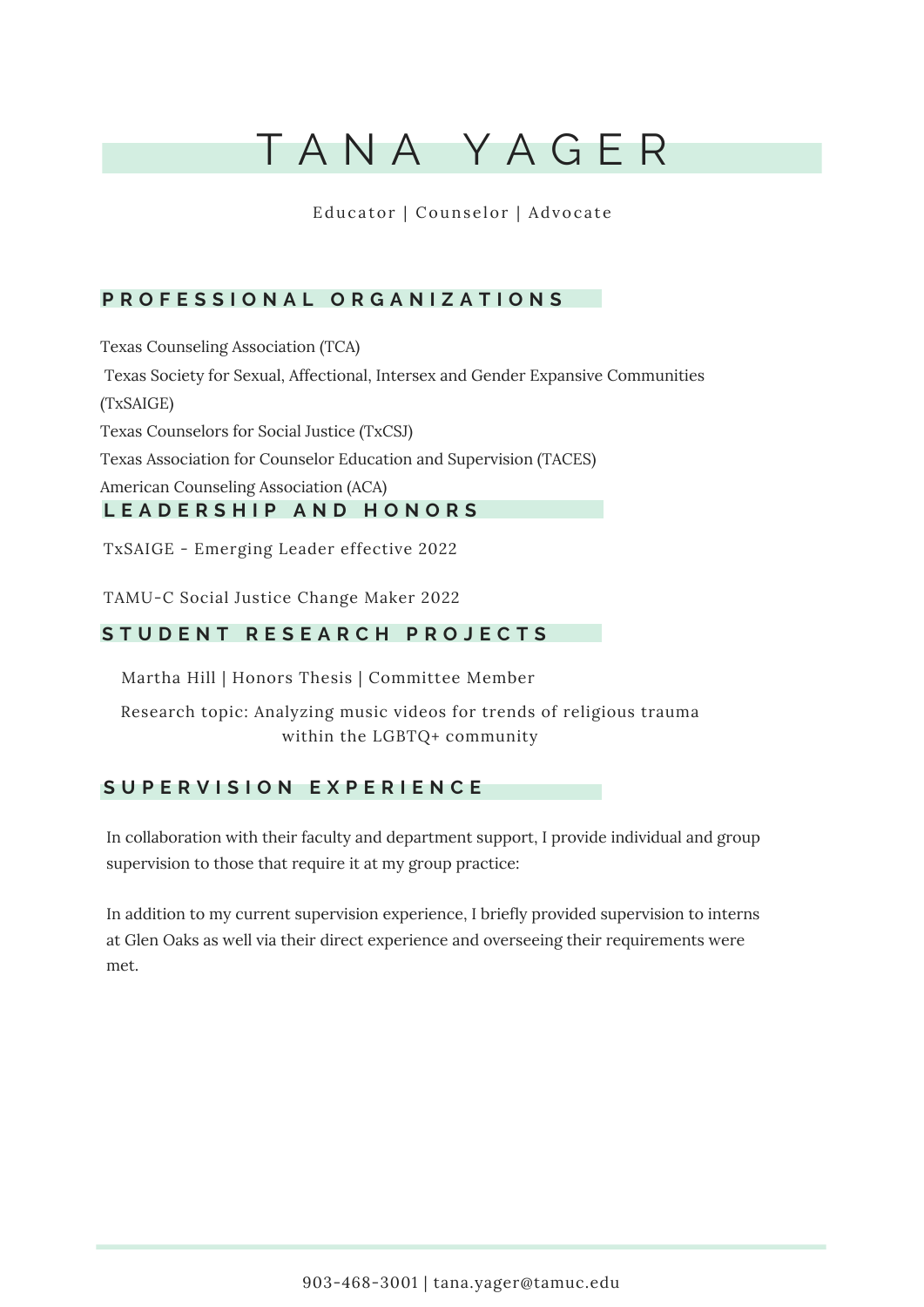

# **C O U N S E L I N G E X P E R I E N C E**

## **Hometown Counseling 2020-**

- **present** Business Owner, Therapist
	- Manages finances, marketing, and clinical needs of staff of affirming group practice

• Provides supervision to student interns and aids in development of new counselors

• Maintains personal caseload of young adults for humanistic, cognitive behavioral therapy and Brainspotting therapy

#### **Texas A&M University Commerce 2021-**

- **present** Graduate Teaching Assistant
	- Develops course content and curriculum
	- Teaches discussion and lecture based courses to Honors student
	- Manages online grading and student communication

### **Pecan Valley Behavioral Center 2020-**

- Intake Coordinator, Therapist **2021**
	- Completed initial diagnostic evaluations for individuals with severe emotional needs
	- Educated the public about severe mental illness (SMI)
	- Assisted with crisis services and helping individuals find inpatient resources

### **Glen Oaks Hospital 2020**

Inpatient therapist

•Served on multidisciplinary team with hospital staff (i.e. psychiatrist, nurses, clinical director, etc)

- Completed psychosocial history evaluations and provided diagnostic input
- Conducted daily group sessions on a wide range of health topics

### **SMH Counseling Solutions 2018-**

Private Practice Therapist **2020**

- Managed independent caseload of therapy clients
- Met with range of individuals and presenting concerns that provided vast experience and knowledge

• Responsible for maintaining documentation and clinical needs of individuals